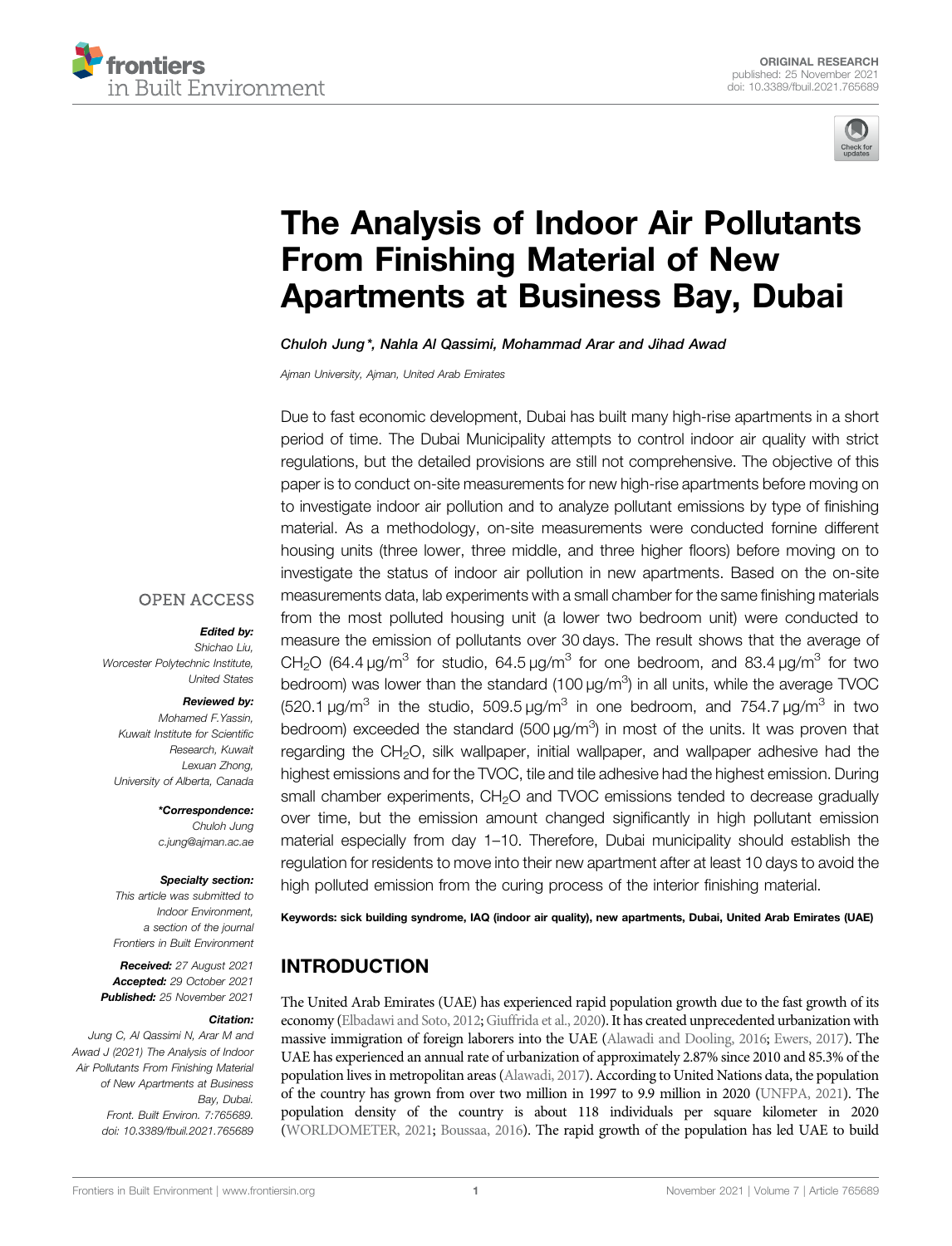many high-rise apartments in a short period to accommodate the increased population in a limited metropolitan area (Alawadi et al., 2018). People in the UAE spend more than 90% of their time indoors due to the sweltering hot weather (Behzadi and Fadeyi, 2012). This lifestyle exposes them to indoor pollutants that can cause Sick Building Syndrome (SBS) (Boldi, 2014; Amoatey et al., 2018; Yao et al., 2020). Many physicians in UAE started to recognize the increase in respiratory problems from exposure to polluted indoor air (The National, 2016; Arabian Business, 2007). According to the Dubai Healthcare City report, an estimated 15% of people in the United Arab Emirates have a chronic respiratory disease such as asthma (Khaleej Times, 2011). However, there are more SBS symptoms from poor quality indoor air such as fatigue, headache, red eyes, eye/nose/throat irritation, dry cough, dry or itchy skin, dizziness, and difficulty in focusing on work (Edmond, 2020; Basińska et al., 2019).

A social phenomenon that threatens public health is emerging under the name of Sick Building Syndrome (SBS) because of indoor air quality problems in new apartment buildings (Funk et al., 20142014; Jung and Awad, 2021a). Due to the SBS phenomenon, the Dubai Municipality initiated the regulation for IAQ (Indoor Air Quality) with less than 0.08 ppm (parts per million) of formaldehyde, less than 300 μg/m<sup>3</sup> of TVOC (Total Volatile Organic Compound), and less than  $150 \mu g/m^3$  of suspended particulates (less than 10 microns) in 8h of continuous monitoring prior to occupancy (DEWA, 2021; Gulf News, 2020). Even though IAQ standards need to be continuously adhered to in a stringent manner, indiscriminate use of unproven finishing materials has increased to the detriment of the health of residents (Tsai, 2018; Babu and Suthar, 2020; Tokazhanov et al., 2020). With this in mind, this study intends to conduct on-site measurements of new apartments before moving on to investigate the indoor air pollution of new apartments and to analyze pollutant emissions by type of finishing materials (Saijo et al., 2011; Senitkova, 2014; Morawska et al., 2017; Gou et al., 2018). This study will serve as basic data that can be used to approve interior finishing materials and improve the indoor air quality in new apartments and the IAQ stipulation of the UAE.

# MATERIALS AND METHODS

Sick Building Syndrome (SBS) is mainly caused by formaldehyde  $(CH<sub>2</sub>O)$  and volatile organic compounds (VOCs) (Hou et al., 2021; Oliveira et al., 2019; Lan et al., 2011). These chemicals, which are mainly generated in newly built or renovated buildings, are released from adhesives, varnishes, paints, and tiles, and have a large effect on the human body in even minimal amounts (Zuo et al., 2021; Biler et al., 2018; Deng et al., 2016). Hazardous substances in buildings are emitted from various building materials such as wood, plywood, and furniture, and volatile organic compounds are emitted from textile products of household appliances and various clothes (Fonseca et al., 2019; Dodson et al., 2017; Maddalena et al., 2015). In particular, the main cause of the release of formaldehyde  $(CH_2O)$  is the adhesive used to attach the finishing material in Table 1 (Kanazawa et al., 2010; D'Amico et al., 2020).

As a large amount of Volatile Organic Compounds (VOCs) and formaldehyde  $(CH<sub>2</sub>O)$  are emitted from a new apartment building, the indoor air quality is polluted and causes serious health issues to children and the elderly (D'Amico et al., 2021; Petersen et al., 2016; Kolarik et al., 2016). The elderly and the infirm have suffered from SBS symptoms such as fatigue, dry cough, dry or itchy skin, dizziness, headaches, vomiting, and sore throats (Maula et al., 2017; Zee et al., 2017; Yang et al., 2021). Table 2 shows the effects of each hazardous substance on the human body.

Table 3 shows the standards of most advanced countries with detailed regulations for IAQ. The standards for more detailed items such as toluene  $(260 \,\mathrm{\upmu g/m^3})$  are set in Japanese School Hygiene Standards (JSHS) (Takaoka et al., 2016; Ferguson et al., 2020). According to the WHO standard guidelines, the average exposure time is also specified, suggesting the standards according to long and short exposure times (Sahlberg et al., 2013; Nehr et al., 2017). Regarding European IAQ standards, the Air Quality Guidelines for Europe were already established in 1987 with WHO (KalenderSmajlović et al., 2019). In the United States, the EPA (Environmental Protection Agency) and ASHRAE (The American Society of Heating, Refrigerating and Air Conditioning Engineers) set the ventilation regulations for maintaining the indoor air quality (Jansz, 2011; EPA. 2019).

Compared to other countries, Europe and South Korea have more detailed guidelines for IAQ standards. For example, many reference documents, guidelines, agreements, and protocols are set up by the European Collaborative Action (ECA), the World Health Organization (WHO), and the International Agency for Research on Cancer (IARC) such as the European Union (EU) regulations (regulation 305/2011, for harmonized conditions for the marketing of construction products), European Standards (EN) ISO 16000—Indoor air quality, and European technical specification (CEN/TS) 16,516: construction products—determination of emission into indoor air (Wei et al., 2015; Settimo et al., 2020). In Korea, with the enactment of the 'Underground Living Space Air Quality Management Act' (Ministry of Environment) in 1996, standards for indoor air quality were established. The institutions currently in charge of indoor air quality-related tasks in Korea are the Ministry of Labor (MOL, Rules on Industrial Health Standards), the Ministry of Environment (Indoor Air Quality Management Act for Multi-Use Facilities), the Ministry of Construction and Transportation (Parking Lot Act), the Ministry of Health and Welfare (Public Sanitation Act), and the Ministry of Education and Human Resources Development (School Health Act) (Kang, 2020).

# Site Description

As shown in Figure 1, SOL Bay and SOL Avenue located in Dubai's Business Bay were selected to measure the indoor air quality in new apartment buildings. SOL Bay, completed in November 2020, has 23 floors and consists of studio  $(48.1 \text{ m}^2)$ , one bedroom  $(84.2 \text{ m}^2)$ , and two bedroom  $(137.6 \text{ m}^2)$ apartments/units (SOL Properties, 2021), and SOL Avenue, completed in April 2021, has 20 floors and consists of studio  $(45.5 \text{ m}^2)$ , one bedroom  $(83.6 \text{ m}^2)$ , and two bedroom  $(137.4 \text{ m}^2)$ apartments/units (Bayut, 2021).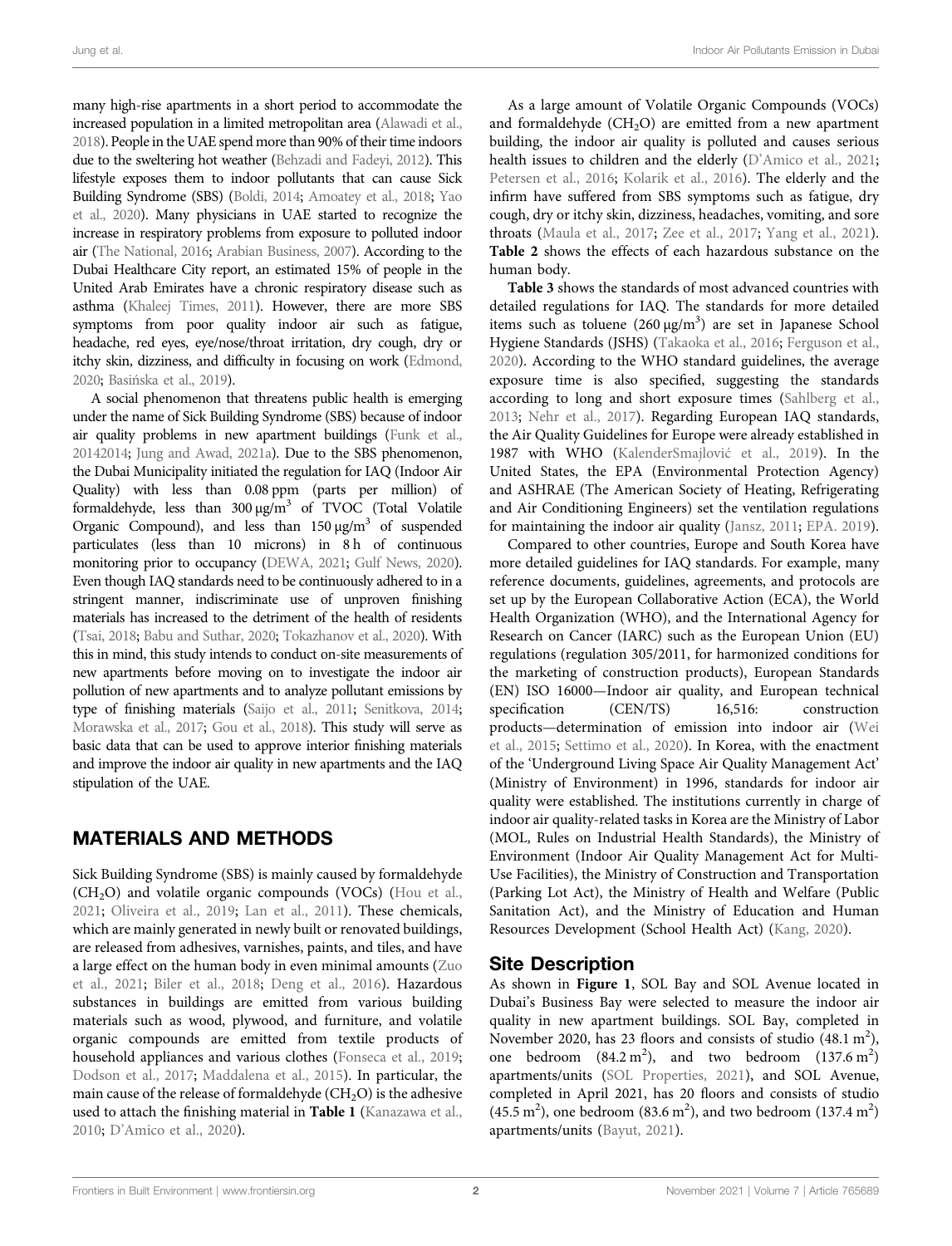## TABLE 1 | Hazardous substances source and pollutants (source: Jung, 2021).

| Source                                                               | <b>MEP</b>               | <b>Pollutants</b>                                        |  |  |
|----------------------------------------------------------------------|--------------------------|----------------------------------------------------------|--|--|
| Nitrogen Dioxide (NO <sub>2</sub> ), Total Suspended Particles (TSP) | <b>Heating Equipment</b> | Carbon Dioxide (CO <sub>2</sub> ), Carbon Monoxide (CO)  |  |  |
|                                                                      | Air Purifier, Copier     | Ozone (O <sub>3</sub> ), Total Suspended Particles (TSP) |  |  |
|                                                                      | Humidifier               | Bacteria, Fungi, Water Vapor                             |  |  |
|                                                                      | Air-Conditioner          | Bacteria, Fungi, Legionella                              |  |  |
| <b>Building Material</b>                                             | Wood, Plywood            | Formaldehyde (CH <sub>2</sub> O)                         |  |  |
|                                                                      | Paints                   | Formaldehyde (CH <sub>2</sub> O)                         |  |  |
|                                                                      |                          | Volatile Organic Compounds (VOCs)                        |  |  |
|                                                                      | Carpet, Curtain          | Mite, Fungi, Total Suspended Particles (TSP)             |  |  |
|                                                                      | Concrete, Gypsum Board   | Radon                                                    |  |  |
| Misc                                                                 | Soil                     | Radon, Legionella, Water Vapor                           |  |  |

TABLE 2 | The effects of hazardous substances on the human body (source: Jung, 2021).

| Hazardous substances             |                                          | <b>Sources</b>                                                                                                                         | The effects on human<br>body                                                                                                          |  |  |
|----------------------------------|------------------------------------------|----------------------------------------------------------------------------------------------------------------------------------------|---------------------------------------------------------------------------------------------------------------------------------------|--|--|
| Formaldehyde (CH <sub>2</sub> O) |                                          | - Plywood, particleboard<br>- Urea/Melamine/Phenolic<br>Synthetic resin                                                                | - May cause cancer<br>- Minor irritation to the eyes<br>- Possible sore throat                                                        |  |  |
| Volatile                         | Benzene $(C_6H_6)$                       | - Dye, Organic pigment, Plasticizer<br>- Chemical Intermediates for Synthetic Rubber, Nitrobenzene,<br>Phenol, and Synthetic Compounds | - May cause cancer<br>- Dizziness during acute exposure, Vomiting,<br>headache, drowsiness<br>- Effects on the central nervous system |  |  |
| Organic Compounds<br>(VOCs)      | Toluene $(C_7H_8)$                       | - Solvent Thinner for Adhesive paint,<br>- Construction Adhesive                                                                       | - Eye or airway irritation when exposed to high<br>concentrations<br>- Fatique, vomiting                                              |  |  |
|                                  | Ethylbenzene $(C_8H_{10})$               | - Building Materials and Furniture using Adhesives                                                                                     | - Effects on the central nervous system<br>- Irritation to the throat or eyes<br>- Prolonged skin contact may cause dermatitis        |  |  |
|                                  | Xylene $(C_8H_{10})$                     | - Interior Fitout Adhesive<br>- Building Materials and Furniture using Adhesives                                                       | - Central nervous system depressant Action<br>- Inducing fatigue, headache, insomnia,<br>excitement, etc.                             |  |  |
|                                  | Styrene (C <sub>8</sub> H <sub>8</sub> ) | - Adhesive Raw Material<br>- Synthetic Resin Paint<br>- Insulation and Carpet                                                          | - Affects the lungs and central nervous system<br>- Causing drowsiness or dizziness                                                   |  |  |
|                                  | Dichlorobenzene<br>$(C_6H_4Cl_2)$        | - Deodorant, Insecticide, Pesticide<br>- Organic Synthetic Products<br>- Dyes                                                          | - No evidence of carcinogenic potency                                                                                                 |  |  |

The apartments to be measured were completed in November 2020 (SOL Bay) and April 2021 (SOL Avenue) (Propsearch, 2021). The on-site measurement was performed for two apartment buildings 15 days before moving in, and the indoor air quality was measured in the center point of the living room for a total of 9 units, one each in the lower (studio), middle (1 bedroom), and high (2 bedroom) floors (Figure 2). To collect samples of indoor air pollutants, all the windows and openings of the household were measured, opened, and ventilated for 30 min, then all windows and openings to outside air closed and sealed for 60 min. Finally, a pump was operated for 1 h to collect samples (Pitarma et al., 2017; Sarkhosh et al., 2021). Formaldehyde  $(CH<sub>2</sub>O)$  and VOCs were collected from the central point of the living room at the same time, taking into consideration a location at least 1 m away from the wall and a height of 1.5 m from the floor (Cochran Hameen et al., 2020; Kubota et al., 2021). Field blank, duplicate, and outdoor samples were obtained from each point, immediately sealed, and stored in a cool and dark

place below 4°C until analysis by blocking light with aluminum foil (Andargie et al., 2019).

# Measuring Instruments

The measured indoor air pollutants were formaldehyde  $(CH_2O)$ and Total Volatile Organic Compounds (TVOC). The measurement method is based on the WHO standards, which are measured at a location of 1.5 m from the center of the living room from 10 AM to 6 PM (Table 4). For the first step to measure formaldehyde  $(CH<sub>2</sub>O)$  concentration, all windows and interior furniture doors are opened for 30 min to perform natural ventilation in advance before sampling. As the second step, all windows are closed for more than 5 h to prevent airflow. At this time, the doors of the furniture and the built-in cabinets are opened to allow air movement for indoor air pollutant collection. In the third step, a sample is collected with a DNPH (2,4- Dinitrophenylhydrazine) cartridge after 5 h, which is rolled up with tinfoil to block any possible light effects (Awad and Jung,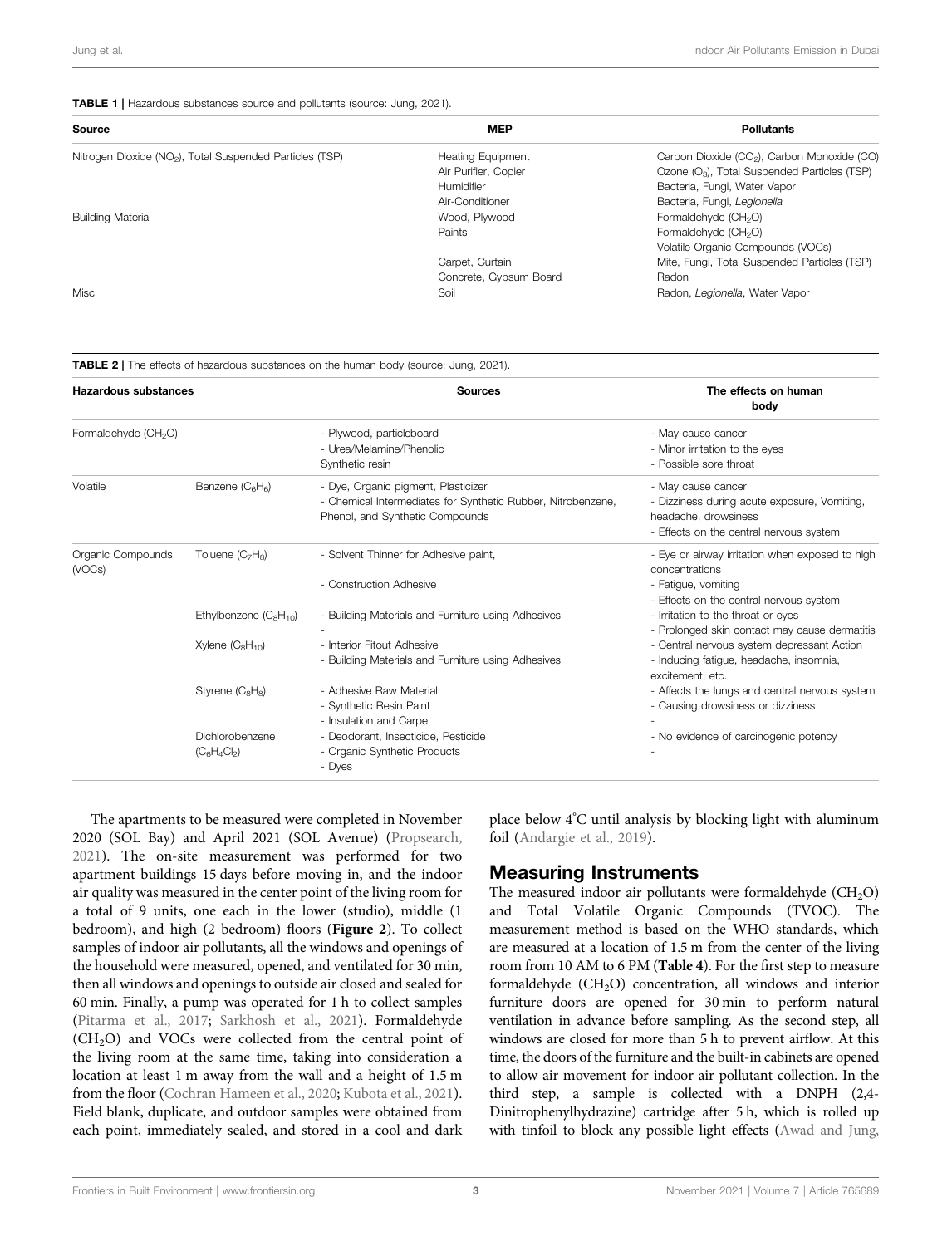## TABLE 3 | Global standards for indoor air quality (source: Jung, 2021).

| <b>Hazardous</b><br>substances            | <b>United States</b>                                                                               | <b>Europe</b><br>(WHO)                           | Japan                                                                  | South Korea                                                  | <b>UAE (Dubai)</b>                           |
|-------------------------------------------|----------------------------------------------------------------------------------------------------|--------------------------------------------------|------------------------------------------------------------------------|--------------------------------------------------------------|----------------------------------------------|
| Formaldehyde (CH <sub>2</sub> O)          | 0.1 ppm (ASHRAE: American Society of<br>Heating, Refrigerating and Air-<br>Conditioning Engineers) | 100 $\mu$ g/m <sup>3</sup><br>$(30 \text{ min})$ | 100 $\mu$ g/m <sup>3</sup> (JSHS: Japanese<br>School Hygiene Standard) | 100 $\mu$ g/m <sup>3</sup> (MOE: Ministry of<br>Environment) | $0.08$ ppm<br>(Municipality)                 |
| Carbon Dioxide (CO <sub>2</sub> )         | 1,000 ppm (ASHRAE)                                                                                 | 920 ppm (24 h)                                   | 1,000 ppm (JBSA: Japanese<br>Building Standard Act) (JSHS)             | 1,000 ppm (MOE)                                              | N/A                                          |
| Carbon<br>Monoxide (CO)                   | 25 ppm (EPA: Environmental Protection<br>Agency) (8 h)                                             | 10 ppm $(8 h)$                                   | 10 ppm(JSHS) (JBSA)                                                    | 10-25 ppm (MOE) (MOHW:<br>Ministry of Health and Welfare)    | N/A                                          |
| Nitrogen<br>Dioxide $(NO2)$               | 0.053 ppm (EPA)                                                                                    | 40 $\mu$ g/m <sup>3</sup> (1<br>year)            | N/A                                                                    | 0.05-0.03 ppm (MOE)                                          | N/A                                          |
| Ozone $(O_3)$                             | N/A                                                                                                | 120 µg/<br>$m^3$ (8 h)                           | N/A                                                                    | 0.06-0.08 ppm (MOE)                                          | N/A                                          |
| Radon                                     | 4.0 pCi/L (EPA)                                                                                    | 2.7 pCi/L                                        | N/A                                                                    | 4.0 pCi/L (MOE)                                              | N/A                                          |
| <b>Total Suspended</b><br>Particles (TSP) | 25 $\mu q/m^3$ (24 h)                                                                              | 100-120 µg/<br>$m^3$ (8 h)                       | $0.1 \text{ mg/m}^3$ (JSHS)                                            | 150 µg/m <sup>3</sup> (MOE) (MOHW)                           | 150 $\mu$ g/m <sup>3</sup><br>(Municipality) |
| Volatile Organic<br>Compounds (VOCs)      | N/A                                                                                                | $0.2 - 0.6$ mg/m $3$                             | $0.5$ mg/m $3$ (JSHS)                                                  | 400-uq/m <sup>3</sup> (MOE)1,000                             | 300 $\mu$ g/m <sup>3</sup><br>(Municipality) |



2021). At this time, both the natural and forced ventilation are sealed and samples are collected. Ozone scrubber is used when collecting air samples, and 15 L is collected for 20 min using a precise mini suction pump (0.5 ml/min) (Jung and Awad, 2021b). The air samples in the last step are precisely analyzed by HPLC (High Performance Liquid Chromatography). In the TVOC concentration measurement method, the first two steps are the same as the formaldehyde  $(CH<sub>2</sub>O)$  sampling method, and a Tenax tube is used in the third step (Jung et al., 2021). In the last step, the air sample is analyzed by GC/MS (Gas Chromatography/Mass Spectroscopy). However, since the device used in this study is a directreading method for instantaneous values, it is a method of measuring instantaneous concentrations multiple times, unlike

the collection method of process test methods (Huang et al., 2011; Ala-Kotila et al., 2020). In addition, since this study also aims to identify the influencing factors, it has the meaning of multiple measurements to collect time-variation values rather than one-time measurements in one building. To avoid the errors of manual reading, two minimum and maximum readings were excluded especially from the measurement of formaldehyde  $(CH<sub>2</sub>O)$ .

# Data Analysis Methods

To analyze indoor air pollution by building finishing materials, on-site measurements are conducted for nine different housing units before residents moved in to the new apartments (Tupenaite et al., 2018; Li et al., 2019). To identify the pollutant emission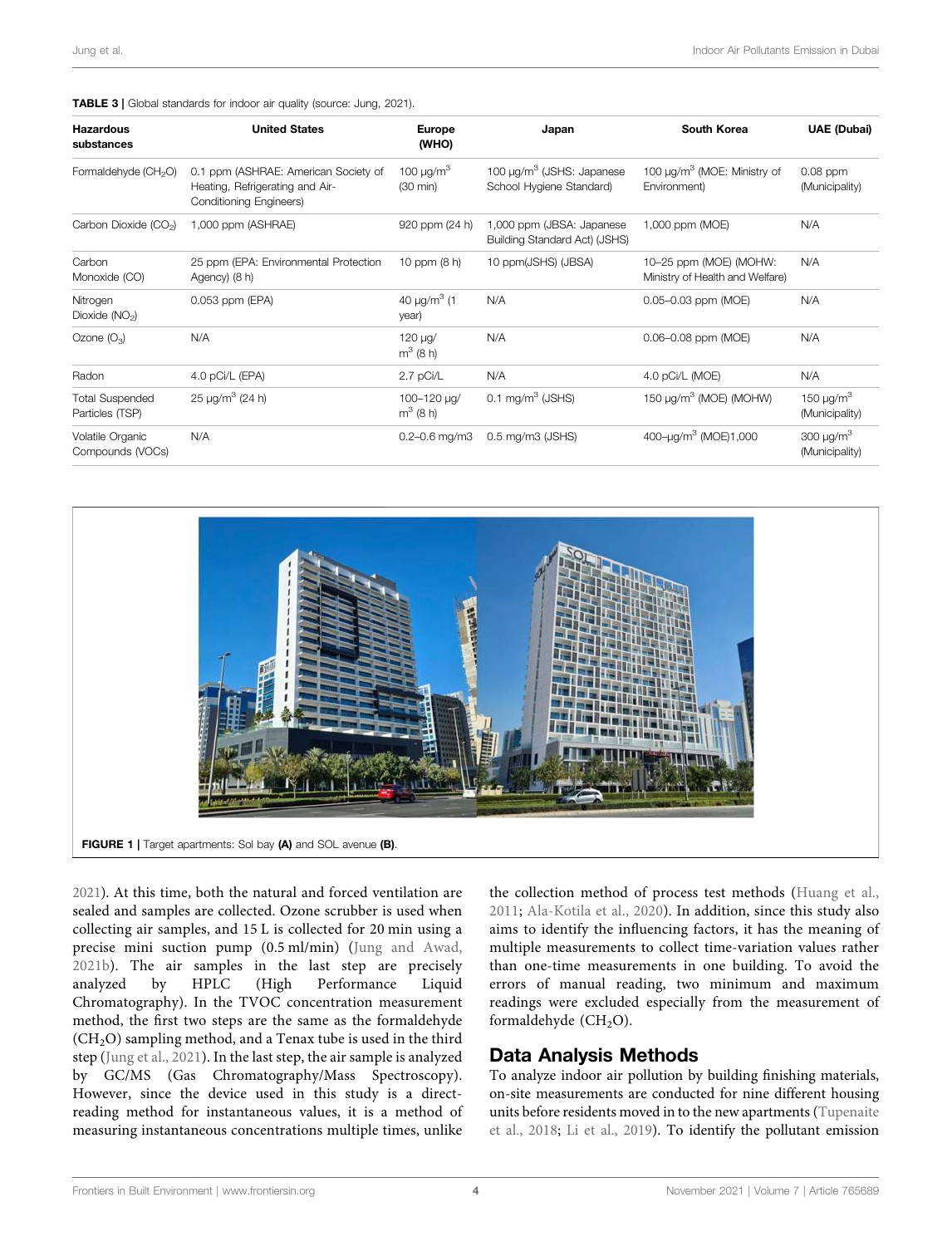

characteristics of walls and floors of housing units with high pollutant emission rates, the same finishing materials as in actual construction were manufactured for small chambers to identify the emission characteristics in detail (Zhang et al., 2011; Piasecki et al., 2018). The emission of pollutants over 30 days, the emission characteristics due to the composition of building materials, and the amount of emission over time are investigated using small chambers (Kim et al., 2011).

As seen in Table 3, the Korean government has thoroughly defined the IAQ standards, the measurement and analysis conducted in this study use the WHO Guidelines for IAQ, IAQ Test Method by the Ministry of Environment in South Korea, and the residential part of the "Indoor Air Quality Management Act for Multi-Use Facilities" in South Korea (Yu and Jeong Tai Kim, 2011; McGill et al., 2015; Sun et al., 2021). Based on these, the indoor air pollutants to be analyzed are limited to formaldehyde  $(CH_2O)$ , and six types of Volatile Organic Compounds (VOCs) such as Benzene  $(C_6H_6)$ , Toluene (C<sub>7</sub>H<sub>8</sub>), Ethylbenzene (C<sub>8</sub>H<sub>10</sub>), Xylene (C<sub>8</sub>H<sub>10</sub>), Styrene  $(C_8H_8)$ , Dichlorobenzene  $(C_6H_4Cl_2)$ , and Total Volatile Organic Compounds (TVOC).

# RESULTS

## Data Analysis of Field Measurements

In the field measurement, the average indoor temperature (dry-bulb temperature) was 25°C and the average indoor humidity (relative humidity) was 68%. As shown in **Table 5**, formaldehyde  $(CH_2O)$  has an average of 64.4  $\mu$ g/m<sup>3</sup> for a studio unit, 64.5  $\mu$ g/m<sup>3</sup> for a one bedroom unit, and 83.4 μg/m<sup>3</sup> for a two bedroom unit. Compared to

WHO IAQ standard and Korean MOE standard of 100 μg/m<sup>3</sup>, the studio unit is 35.6  $\mu$ g/m<sup>3</sup> lower, the one bedroom unit is 35.5  $\mu$ g/m<sup>3</sup> lower, and the two bedroom unit is  $16.6 \,\mathrm{\upmu g/m^3}$  lower.

As shown in Table 5, the formaldehyde  $(CH_2O)$  emission amount according to the floor height and unit type shows the highest emission amount in the order of lower floor < middle floor < higher floor in the studio. The one bedroom unit shows the highest emission amount in the order of middle floor < lower floor < high floor, and the two bedroom unit shows the highest in the order of high floor < middle floor < lower floor.

The average TVOC amount was 520.1  $\mu$ g/m<sup>3</sup> in the studio, 509.5 μg/m<sup>3</sup> in the one bedroom, and 754.7 μg/m<sup>3</sup> the in two bedroom unit. Compared to the WHO IAQ standard and Korean MOE standard of 500  $\mu$ g/m<sup>3</sup>, the studio is 20.1  $\mu$ g/m<sup>3</sup> higher, the one-bedroom apartment is 9.5  $\mu$ g/m<sup>3</sup> higher, and two-bedroom is 254.7 μg/m<sup>3</sup> higher. As for the TVOC emission according to the floor height and unit types, as shown in Table 5, the studio shows the highest emission in the order of the lower floor < middle floor < higher floor, the one-bedroom apartment shows the highest emission in the order of the middle floor < lower floor < higher floor, and the two-bedroom apartment shows the highest emission in the order of the higher floor < middle floor < lower floor. The average emission of VOCs for studio is, in descending order, Toluene ( $C_7H_8$ ) 156.8  $\mu$ g/m<sup>3</sup>, Xylene ( $C_8H_{10}$ ) 16.8 μg/m<sup>3</sup>, Styrene (C<sub>8</sub>H<sub>8</sub>) 6.3 μg/m<sup>3</sup>, Ethylbenzene (C<sub>8</sub>H<sub>10</sub>) 5.1 μg/m<sup>3</sup>, and Benzene (C<sub>6</sub>H<sub>6</sub>) 1.6 μg/m<sup>3</sup>. The one-bedroom unit emits VOCs in the order of Toluene ( $C_7H_8$ ) 208.3  $\mu$ g/m<sup>3</sup>, Styrene  $(C_8H_8)$  26.1  $\mu g/m^3$ , Xylene  $(C_8H_{10})$  17.1  $\mu g/m^3$ , Ethylbenzene  $(C_8H_{10})$  4.2  $\mu$ g/m<sup>3</sup>, and Benzene  $(C_6H_6)$  1.9  $\mu$ g/ m<sup>3</sup>. The two-bedroom unit emits VOCs in the order of Toluene  $\rm (C_7H_8)$ 262.3 μg/m<sup>3</sup>, Styrene (C<sub>8</sub>H<sub>8</sub>) 25.7 μg/m<sup>3</sup>, Xylene (C<sub>8</sub>H<sub>10</sub>)

TABLE 4 | Measuring IAQ factors and methods.

| <b>Measuring factors</b> |                                  | <b>Measurement</b>                               | <b>Measuring time</b>                                                                  | <b>Measuring location</b>                      |  |  |  |  |
|--------------------------|----------------------------------|--------------------------------------------------|----------------------------------------------------------------------------------------|------------------------------------------------|--|--|--|--|
| Background               | Indoor                           | Digital Thermo-Hygrometer                        | 10:00 am-18:00 pm (Autosave every 5 min                                                | 1.5 m from the floor in the left of the living |  |  |  |  |
| Factors                  | Temperature<br>Relative Humidity | (TR-72U)                                         | for $8 h$ )                                                                            | room                                           |  |  |  |  |
| <b>IAQ Factors</b>       | CH <sub>2</sub> O<br>TVOC        | DNPH Cartridge Σ300 Pump<br>Tenax Tube Σ300 Pump | 10:00 am-18:00 pm (Measured every 20 min)<br>10:00 am-18:00 pm (Measured every 20 min) |                                                |  |  |  |  |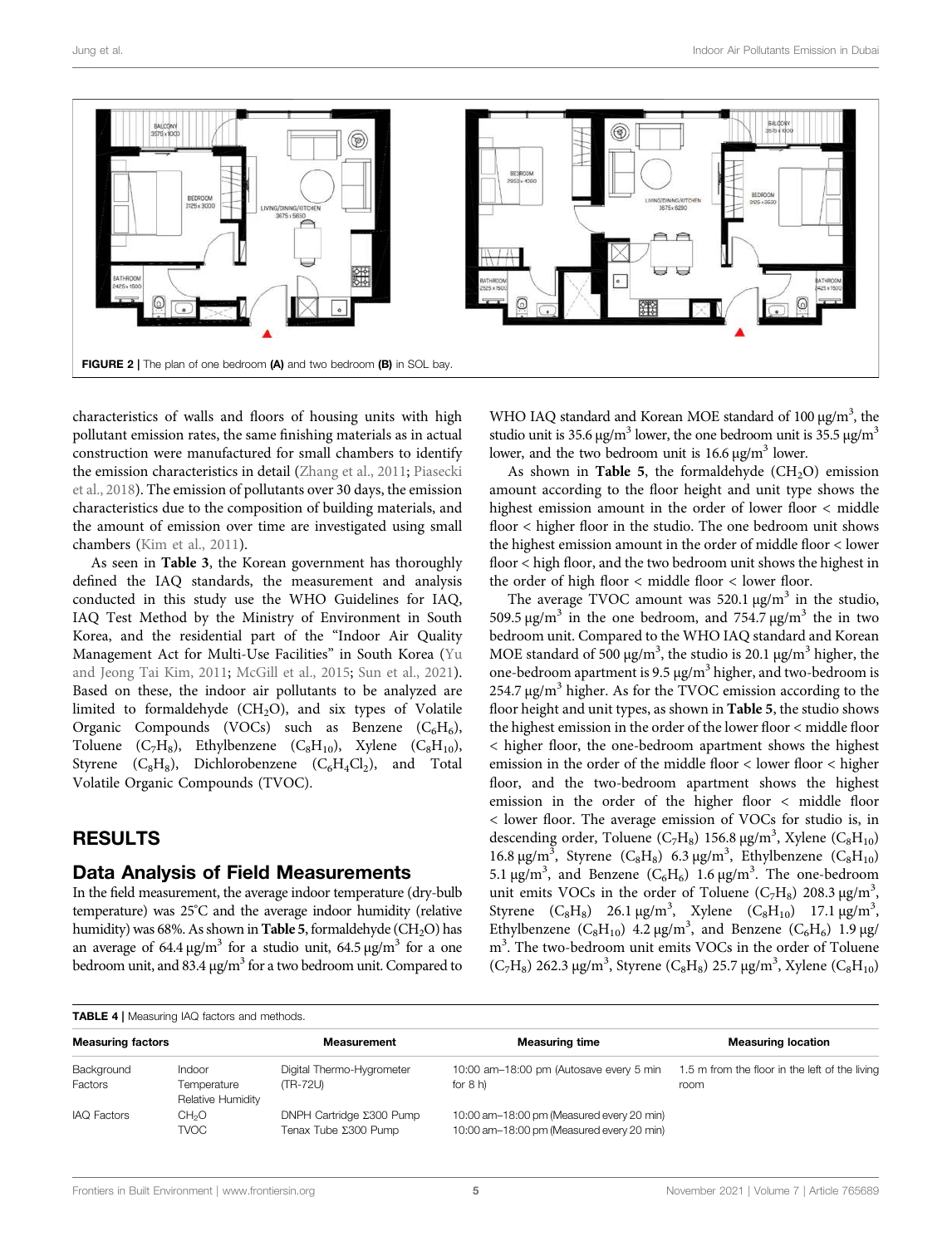| Unite types<br><b>Hazardous substances</b> |                            |                                          | <b>Lower Floor</b> | <b>Middle Floor</b> | <b>Higher Floor</b> | Mean  |
|--------------------------------------------|----------------------------|------------------------------------------|--------------------|---------------------|---------------------|-------|
| Studio (45.5-48.1 m <sup>2</sup> )         | Formaldehyde $(\mu q/m^3)$ |                                          | 41.4               | 63.7                | 88.1                | 64.4  |
|                                            |                            | TVOC $(\mu q/m^3)$                       | 316.9              | 550.8               | 692.8               | 520.1 |
|                                            | VOCs $(\mu g/m^3)$         | Benzene (C <sub>6</sub> H <sub>6</sub> ) | 1.5                | 1.8                 | 1.4                 | 1.6   |
|                                            |                            | Toluene $(C_7H_8)$                       | 105.6              | 163.7               | 201.2               | 156.8 |
|                                            |                            | Ethylbenzene $(C_8H_{10})$               | 2.6                | 4.2                 | 8.5                 | 5.1   |
|                                            |                            | Xylene $(C_8H_{10})$                     | 7.9                | 10.9                | 31.8                | 16.8  |
|                                            |                            | Styrene (C <sub>8</sub> H <sub>8</sub> ) | 4.2                | 12.4                | 2.3                 | 6.3   |
|                                            |                            | Dichlorobenzene (C6H4Cl2)                | N/D                | N/D                 | N/D                 | N/D   |
|                                            |                            | Average Temp (DBT) (°C)                  | 25.5               | 25.0                | 24.5                | 25.0  |
|                                            |                            | Average Humidity (RH) (%)                | 68                 | 66                  | 70                  | 68    |
| 1 Bedroom (83.6-84.2 m <sup>2</sup> )      | Formaldehyde $(\mu q/m^3)$ |                                          | 72.1               | 47.6                | 73.6                | 64.5  |
|                                            | TVOC $(\mu g/m^3)$         |                                          | 432.6              | 392.5               | 703.3               | 509.5 |
|                                            | VOCs $(\mu g/m^3)$         | Benzene (C <sub>6</sub> H <sub>6</sub> ) | 2.4                | 1.9                 | 1.5                 | 1.9   |
|                                            |                            | Toluene $(C_7H_8)$                       | 203.4              | 176.9               | 244.7               | 208.3 |
|                                            |                            | Ethylbenzene $(C_8H_{10})$               | 3.6                | 2.8                 | 6.3                 | 4.2   |
|                                            |                            | Xylene $(C_8H_{10})$                     | 9.7                | 9.2                 | 32.5                | 17.1  |
|                                            |                            | Styrene (C <sub>8</sub> H <sub>8</sub> ) | 27.5               | 15.6                | 35.2                | 26.1  |
|                                            |                            | Dichlorobenzene (C6H4Cl2)                | N/D                | N/D                 | N/D                 | N/D   |
|                                            |                            | Average Temp (DBT) (°C)                  | 25.0               | 25.0                | 25.0                | 25.0  |
|                                            | Average Humidity (RH) (%)  |                                          | 65                 | 69                  | 66                  | 67    |
| 2 Bedroom (137.4-137.6 m <sup>2</sup> )    |                            | Formaldehyde $(\mu g/m^3)$               | 113.1              | 102.3               | 34.9                | 83.4  |
|                                            |                            | TVOC $(\mu g/m^3)$                       | 1,206.7            | 632.1               | 425.3               | 754.7 |
|                                            | VOCs $(\mu g/m^3)$         | Benzene (C <sub>6</sub> H <sub>6</sub> ) | 2.0                | 0.9                 | 2.2                 | 1.7   |
|                                            |                            | Toluene (C <sub>7</sub> H <sub>8</sub> ) | 342.2              | 282.1               | 162.3               | 262.3 |
|                                            |                            | Ethylbenzene $(C_8H_{10})$               | 12.1               | 5.3                 | 2.7                 | 6.7   |
|                                            |                            | Xylene $(C_8H_{10})$                     | 45.6               | 22.1                | 8.5                 | 25.4  |
|                                            |                            | Styrene (C <sub>8</sub> H <sub>8</sub> ) | 43.8               | 24.4                | 8.7                 | 25.7  |
|                                            |                            | Dichlorobenzene (C6H4Cl2)                | N/D                | N/D                 | N/D                 | N/D   |
|                                            |                            | Average Temp (DBT) (°C)                  | 24                 | 25                  | 25                  | 24.7  |
|                                            |                            | Average Humidity (RH) (%)                | 69                 | 69                  | 70                  | 69.3  |

TABLE 5 | Indoor air pollutants measurement for nine different housing units.

25.4  $\mu$ g/m<sup>3</sup>, Ethylbenzene (C<sub>8</sub>H<sub>10</sub>) 6.7  $\mu$ g/m<sup>3</sup>, and Benzene  $(C_6H_6)$  1.7  $\mu$ g/m<sup>3</sup>. Among VOCs, Benzene  $(C_6H_6)$  is emitted less compared to other hazardous substances, and Toluene  $(C_7H_8)$  is the most emitted. Xylene  $(C_8H_{10})$  and Styrene  $(C_8H_8)$  are emitted similarly, and Dichlorobenzene  $(C_6H_4Cl_2)$ is not emitted.

# Data Analysis of Pollutants From Interior Finishing Material

For the pollutant emission analysis of indoor finishing materials, four types of samples (A, B, C, D) were produced from the same indoor finishing materials of the two-bedroom apartment, since it had the highest emission of formaldehyde  $(CH<sub>2</sub>O)$  and Total Volatile Organic Compounds (TVOC) from the on-site measurements. To compare with the WHO indoor exposure product standards (WHO, 2010) (Table 6), four small chambers (20 L) were designed and manufactured to measure and analyze the amount of pollutant emission from indoor finishing materials according to the passage of time (1–30 days).

Based on the finishing materials for the two bedroom unit in Table 7, which has the highest emission of pollutants, the A finishing material (tile) sample was made with general II grade tile adhesive. The B finishing material sample was made of flooring

material and general I grade floor adhesive. The C finishing material sample was made with silk wallpaper, wallpaper adhesive, and woodworking adhesive used for silk wallpaper in the field. The D finishing material sample was made with general grade I MDF and woodworking adhesive. Table 8 shows the experimental conditions of the small chamber to measure the amount of formaldehyde  $(CH_2O)$  and TVOC emitted from building material samples.

# RESULT

Table 9 shows the results of measuring the amount of emission over time from four samples of indoor finishing materials in the two bedroom unit, which shows the highest emission in the field measurements. Formaldehyde  $(CH_2O)$  emission of finishing materials A (tile and tile adhesive) was 0.002-0.003 mg/m<sup>2</sup>·h from the first to the fifth day. With the lapse of time, it decreased to 0.001 mg/m<sup>2</sup>·h from the seventh to the 20th day, and formaldehyde  $(CH_2O)$  was not released after the 25th day. TVOC showed a high emission of 7.2 mg/m<sup>2</sup>·h on the first day due to the tile adhesive, which is a general II grade building material. On the fifth day, it decreased to 4.2 mg/m<sup>2</sup>·h and on the 30th day, the emission amount decreased to  $2.2$  mg/m<sup>2</sup>·h.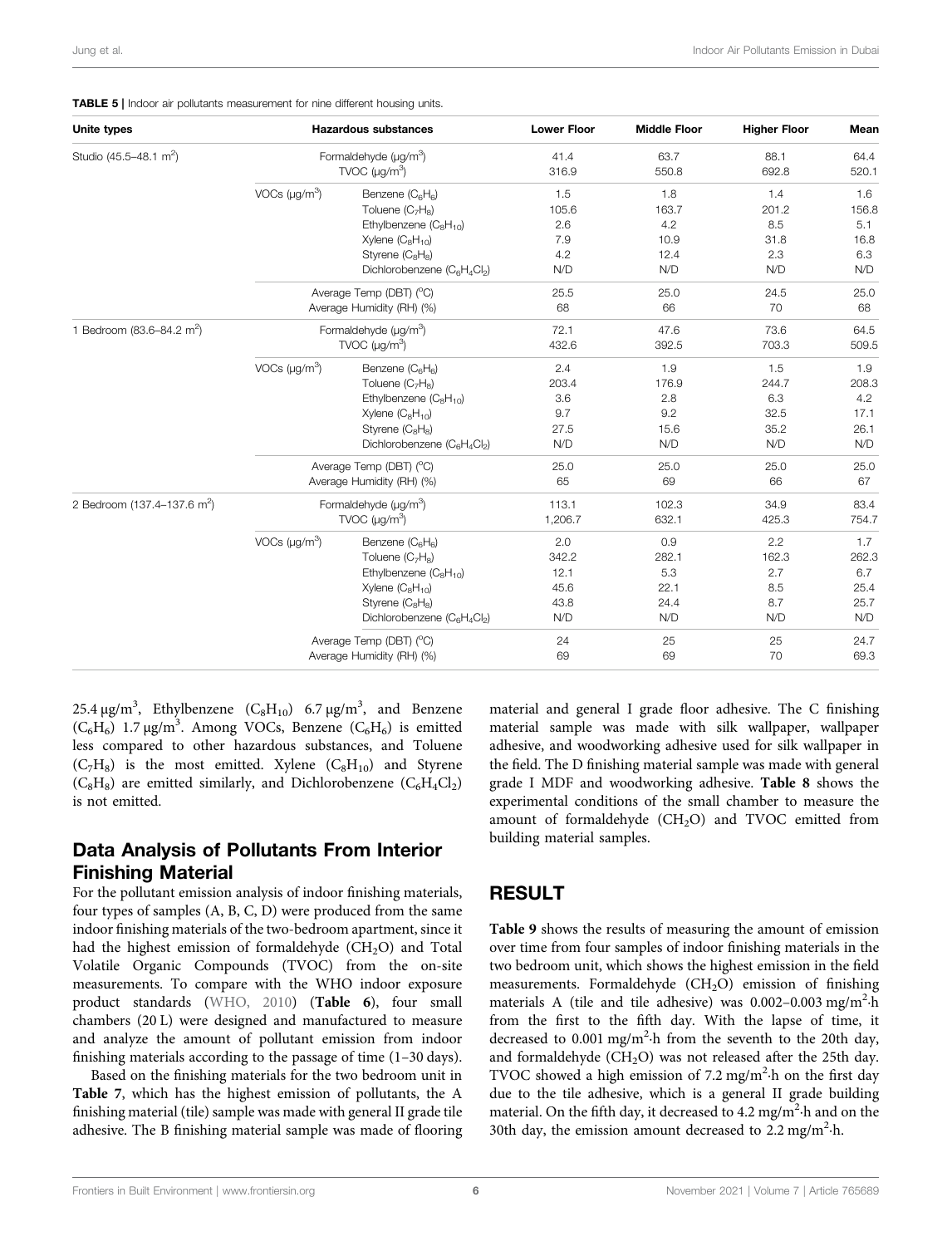## TABLE 6 | WHO Product Standard for Indoor Exposure (source: WHO Guidelines for indoor air quality).

| Category  |                   | General material and<br>paint (mg/m <sup>2</sup> ·h) | Adhesive (mg/m <sup>2</sup> $\cdot$ h) | Wood panels (HB,<br>PB, MDF) ( $mg/m2$ -h) |
|-----------|-------------------|------------------------------------------------------|----------------------------------------|--------------------------------------------|
| Excellent | <b>TVOC</b>       | < 0.10                                               | < 0.10                                 | < 0.10                                     |
|           | <b>VOCs</b>       | < 0.03                                               | < 0.03                                 | < 0.03                                     |
|           | CH <sub>2</sub> O | < 0.008                                              | < 0.008                                | < 0.010                                    |
| Good      | <b>TVOC</b>       | $0.10 - 0.20$                                        | $0.10 - 0.30$                          | $0.10 - 0.20$                              |
|           | <b>VOCs</b>       | < 0.06                                               | < 0.09                                 | &0.06                                      |
|           | CH <sub>2</sub> O | $0.008 - 0.015$                                      | $0.008 - 0.015$                        | $0.010 - 0.030$                            |
| General   | <b>TVOC</b>       | $0.20 - 0.40$                                        | $0.30 - 0.60$                          | $0.20 - 0.40$                              |
|           | <b>VOCs</b>       | < 0.12                                               | < 0.18                                 | < 0.12                                     |
|           | CH <sub>2</sub> O | $0.015 - 0.020$                                      | $0.015 - 0.020$                        | $0.030 - 0.050$                            |

|  | <b>TABLE 7</b>   Indoor air pollutants from finishing material in two bedroom. |  |  |  |
|--|--------------------------------------------------------------------------------|--|--|--|
|  |                                                                                |  |  |  |

| Interior finishing material | $CH2O$ (mg/m <sup>2</sup> ·h) | Grade     | TVOC (mg/m <sup>2</sup> $\cdot$ h) | Grade     |
|-----------------------------|-------------------------------|-----------|------------------------------------|-----------|
| <b>Flooring Material</b>    | 0.006                         | Excellent | 0.111                              | Good      |
| Floor Adhesive              | 0.031                         | Excellent | 1.669                              | General I |
| Wallpaper                   | 0.001                         | Excellent | 0.031                              | Excellent |
| Wallpaper Adhesive          | 0.001                         | Excellent | 0.012                              | Excellent |
| Tile Adhesive               | 0.006                         | Excellent | 8.572                              | General I |
| <b>MDF</b>                  | 0.012                         | Excellent | 0.822                              | General I |
| Woodworking Adhesive        | 0.007                         | Excellent | 0.287                              | Good      |

#### TABLE 8 | Configuration of experimental small chamber.

| Criteria                           | Unit                     | <b>IAQ pollutants</b> |             |  |  |
|------------------------------------|--------------------------|-----------------------|-------------|--|--|
|                                    |                          | Formaldehyde          | <b>TVOC</b> |  |  |
| <b>Emission Gathering Capacity</b> | V (I)                    | 4.5                   | 4.5         |  |  |
| Measurement Time                   | $T$ (min)                | 30                    | 30          |  |  |
| Flux Capacity                      | $Q$ ( $ml/min$ )         | 150                   | 150         |  |  |
| Ventilation Capacity               | $q$ (m <sup>3</sup> /hr) | 0.02                  |             |  |  |
| Number of Ventilation              | N (number of time/hour)  | 0.5                   |             |  |  |
| <b>Chamber Capacity</b>            | $v(m^3)$                 | 0.02                  |             |  |  |
| Load Factor                        | L ( $m^3/m^2$ )          | 2 (Fluid 0.4)         |             |  |  |
| Sample Size                        | A $(m^2)$                | $0.0225 \times 2$ EA  |             |  |  |
| Temperature                        | Temp. $(^{\circ}C)$      | $25 \pm 1$            |             |  |  |
| Humidity                           | RH (%)                   | $50 \pm 5$            |             |  |  |

Formaldehyde (CH<sub>2</sub>O) emission of finishing materials B (flooring materials and flooring adhesives) was as low as  $0.018$  mg/m<sup>2</sup> $\cdot$ h or less, and the gradual decrease over time was found to become insignificant, like that of finishing materials . After the 20th day, it was found to decrease to 0.01 mg/m<sup>2</sup>·h, which is the highest grade level of emission. TVOC showed a high emission of 4.0 mg/m<sup>2</sup> $\cdot$ h on the first day due to the floor adhesive, which is a general I grade of the building material. As time passed, it gradually decreased to  $0.3 \text{ mg/m}^2$  h on the 30th day.

Formaldehyde ( $CH<sub>2</sub>O$ ) emission of C finishing materials (silk wallpaper, woodworking adhesive, initial wallpaper, and wallpaper adhesive) was 0.272 mg/m<sup>2</sup>·h on the first day and reached 0.082 mg/m<sup>2</sup>·h on the 30th day. Compared with the highest grade silk wallpaper emission of 0.001 mg/m<sup>2</sup>·h, it was found to be very high. Unlike the A, B, and D finishing materials, the emission of TVOC gradually decreased to 1.4 mg/m<sup>2</sup> $\cdot$ h on the

first day, then became 0.1 mg/m<sup>2</sup>·h on the 15th day. After that, it showed the highest grade level of emission from the 20th day.

Formaldehyde  $(CH<sub>2</sub>O)$  emission of finishing material D (MDF and woodworking adhesive) showed a low emission of less than  $0.02$  mg/m<sup>2</sup> $\cdot$ h, the same as that of A and B finishing materials. TVOC showed a rather high emission of 4.1 mg/m<sup>2</sup> $\cdot$ h on the first day due to MDF, which is a general I grade building material but decreased to 0.2 mg/m<sup>2</sup>·h on the 15th day. It was found that it gradually decreased to zero-emissions after the 20th day.

As shown in Figure 3, according to the time elapsed, formaldehyde  $(CH<sub>2</sub>O)$  emission by finishing materialwas in the order of  $C > D > B > A$ . Material C had the highest emission amount and finishing material A had the lowest emission amount. The reduction in emission over time was  $0.15$  mg/m<sup>2</sup> $\cdot$ h for finishing material C and 0.001 mg/m<sup>2</sup>·h for finishing material A from day 1–10. From day 10–30, finishing material C decreased by 0.04 mg/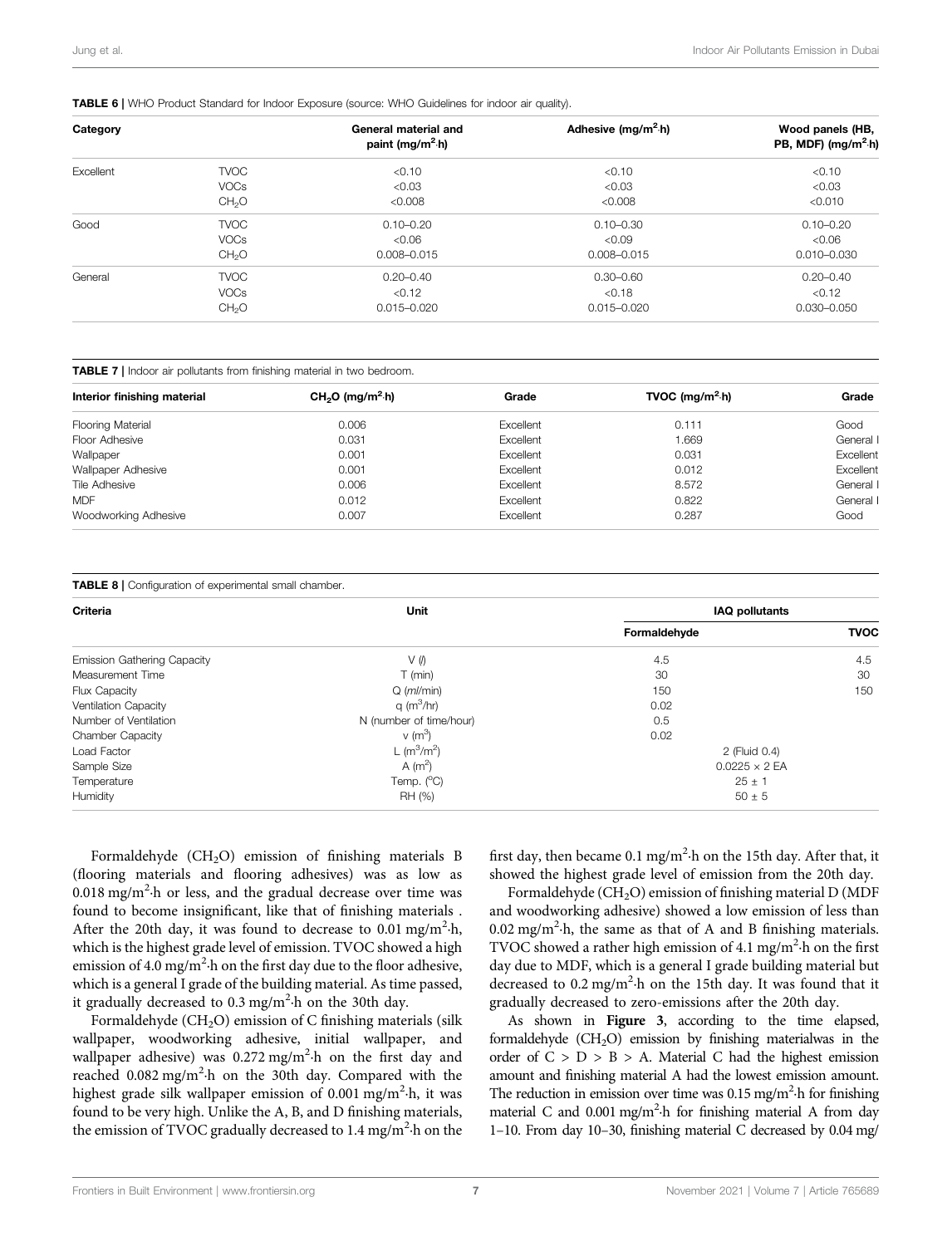## TABLE 9 | Amount of indoor air pollutants from finishing material samples.

| <b>Material</b>                                               | Day            | VOCs $(\mu g/m^3)$                       |                                          |                                                |                      |                              |  |
|---------------------------------------------------------------|----------------|------------------------------------------|------------------------------------------|------------------------------------------------|----------------------|------------------------------|--|
|                                                               |                | Benzene (C <sub>6</sub> H <sub>6</sub> ) | Toluene (C <sub>7</sub> H <sub>8</sub> ) | Ethylbenzene (C <sub>8</sub> H <sub>10</sub> ) | Xylene $(C_8H_{10})$ | <b>Styrene</b><br>$(C_8H_8)$ |  |
| A (Tile and Tile Adhesive)                                    | 1              | 0.0                                      | 321.4                                    | 158.6                                          | 297.8                | 19.4                         |  |
|                                                               | 3              | $0.0\,$                                  | 189.8                                    | 90.3                                           | 168.7                | 10.7                         |  |
|                                                               | 5              | 0.0                                      | 102.6                                    | 49.4                                           | 53.8                 | 3.9                          |  |
|                                                               | $\overline{7}$ | 0.0                                      | 94.1                                     | 33.8                                           | 68.9                 | 4.9                          |  |
|                                                               | 10             | $0.0\,$                                  | 44.7                                     | 27.4                                           | 50.9                 | 3.5                          |  |
|                                                               | 15             | $0.0\,$                                  | 49.0                                     | 29.1                                           | 55.7                 | 3.7                          |  |
|                                                               | 20             | 0.0                                      | 22.2                                     | 17.0                                           | 31.3                 | 2.6                          |  |
|                                                               | 25             | 0.0                                      | 24.4                                     | 14.6                                           | 29.8                 | 2.2                          |  |
|                                                               | 30             | 0.0                                      | 14.8                                     | 14.3                                           | 27.4                 | 2.1                          |  |
| B (Flooring materials and Flooring Adhesives)                 | 1              | 0.0                                      | 156.6                                    | 193.6                                          | 1,115.0              | 7.3                          |  |
|                                                               | 3              | 0.0                                      | 36.3                                     | 53.1                                           | 448.7                | 2.9                          |  |
|                                                               | 5              | 0.0                                      | 21.7                                     | 44.8                                           | 359.4                | 2.8                          |  |
|                                                               | $\overline{7}$ | $0.0\,$                                  | 20.4                                     | 29.3                                           | 247.1                | 2.1                          |  |
|                                                               | 10             | 0.0                                      | 7.0                                      | 23.3                                           | 237.2                | 1.5                          |  |
|                                                               | 15             | 0.0                                      | 12.7                                     | 27.8                                           | 199.4                | 2.0                          |  |
|                                                               | 20             | $0.0\,$                                  | 2.8                                      | 18.8                                           | 167.1                | 1.2                          |  |
|                                                               | 25             | $0.0\,$                                  | 0.1                                      | 13.4                                           | 121.9                | 0.6                          |  |
|                                                               | 30             | 0.0                                      | 0.0                                      | 9.1                                            | 85.8                 | 0.3                          |  |
| C (Silk Wallpaper, Initial Wallpaper, and Wallpaper Adhesive) | $\mathbf{1}$   | 0.0                                      | 18.0                                     | 1.1                                            | 1.9                  | 4.5                          |  |
|                                                               | 3              | $0.9\,$                                  | 41.1                                     | 1.4                                            | 10.5                 | 1.4                          |  |
|                                                               | 5              | 0.0                                      | 0.0                                      | 0.0                                            | 0.5                  | 0.1                          |  |
|                                                               | $\overline{7}$ | 0.0                                      | 0.0                                      | 0.0                                            | 0.4                  | 0.1                          |  |
|                                                               | 10             | 0.0                                      | 0.0                                      | 0.0                                            | 0.4                  | 0.1                          |  |
|                                                               | 15             | $0.0\,$                                  | 1.5                                      | 0.1                                            | 0.0                  | 0.1                          |  |
|                                                               | 20             | 0.0                                      | 0.7                                      | 0.0                                            | 0.0                  | 0.1                          |  |
|                                                               | 25             | 0.0                                      | 1.1                                      | 0.0                                            | 0.0                  | 0.0                          |  |
|                                                               | 30             | 0.0                                      | 0.1                                      | 0.0                                            | 0.0                  | 0.0                          |  |
| D (MDF and Woodworking Adhesive)                              | 1              | 0.6                                      | 65.1                                     | 7.1                                            | 12.8                 | 2.4                          |  |
|                                                               | 3              | 0.0                                      | 28.6                                     | 2.6                                            | 4.7                  | 0.3                          |  |
|                                                               | 5              | $0.0\,$                                  | 5.8                                      | 0.7                                            | 1.1                  | 0.1                          |  |
|                                                               | $\overline{7}$ | 0.1                                      | 8.3                                      | 0.6                                            | 1.1                  | 0.0                          |  |
|                                                               | 10             | 0.0                                      | 2.4                                      | 0.2                                            | 0.1                  | 0.0                          |  |
|                                                               | 15             | 0.0                                      | 1.4                                      | 0.1                                            | 0.1                  | 0.0                          |  |
|                                                               | 20             | 0.0                                      | 0.7                                      | 0.1                                            | 0.1                  | 0.0                          |  |
|                                                               | 25             | $0.0\,$                                  | 0.2                                      | 0.1                                            | 0.1                  | 0.0                          |  |
|                                                               | 30             | $0.0\,$                                  | 0.0                                      | 0.0                                            | 0.0                  | 0.0                          |  |

m<sup>2</sup>·h, and finishing material A decreased by 0.001 mg/m<sup>2</sup>·h. As shown in Figure 4, the amount of emission over time for TVOC is in the order of  $A > B > D > C$ . Unlike formaldehyde (CH<sub>2</sub>O), it was found that finishing material A had the highest emission amount, and the emission amount of finishing material C was the lowest. As for the decrease in emission over time, the finishing material A decreased by 4.2 mg/m<sup>2</sup>·h and the finishing material C decreased by 1.3 mg/m<sup>2</sup>·h from day 1–10. From day 10–30, finishing material A decreased by 0.8 mg/m<sup>2</sup>·h, and finishing material C decreased by 0.1 mg/m<sup>2</sup>·h.

# DISCUSSION AND CONCLUSION

In this study, two indoor air pollutants, formaldehyde  $(CH_2O)$ and TVOC, were investigated via on-site measurement in two new apartment buildings (SOL Bay and SOL Avenue). Based on the field measurements, finishing materials from the most polluted unit (two-bedroom) were selected and tested in a small chamber. The following results were obtained by

comparative analysis of the emission of indoor air pollutants according to the time elapsed.

In the case of formaldehyde ( $CH<sub>2</sub>O$ ), it was lower than the WHO standard (100 μg/m<sup>3</sup>) in all housing units, while TVOC exceeded the WHO standard emission (500  $\mu$ g/m<sup>3</sup>) in the studios on higher floors, one-bedroom units on higher floors, and two-bedroom units on lower floors. In particular, TVOC in the two-bedroom unit on the lower floor was 2.6 times higher than WHO standard. Regarding the emissions of formaldehyde  $(CH_2O)$  and TVOC according to the housing type and floor level, the studio apartment showed the highest emissions in the order of lower floor < middle floor < high floor. The one-bedroom units showed the highest emissions in the order of middle floor < lower floor < high floor, and the twobedroom units showed the highest emission in the order of high floor < middle floor < lower floor. Since the apartment buildings have a large number of housing units, the fit-out process for each unit is different because subcontractors with slightly different technical levels did the various interior fit-outs. Moreover, the completion of interior fit-out and furniture bring-in time are all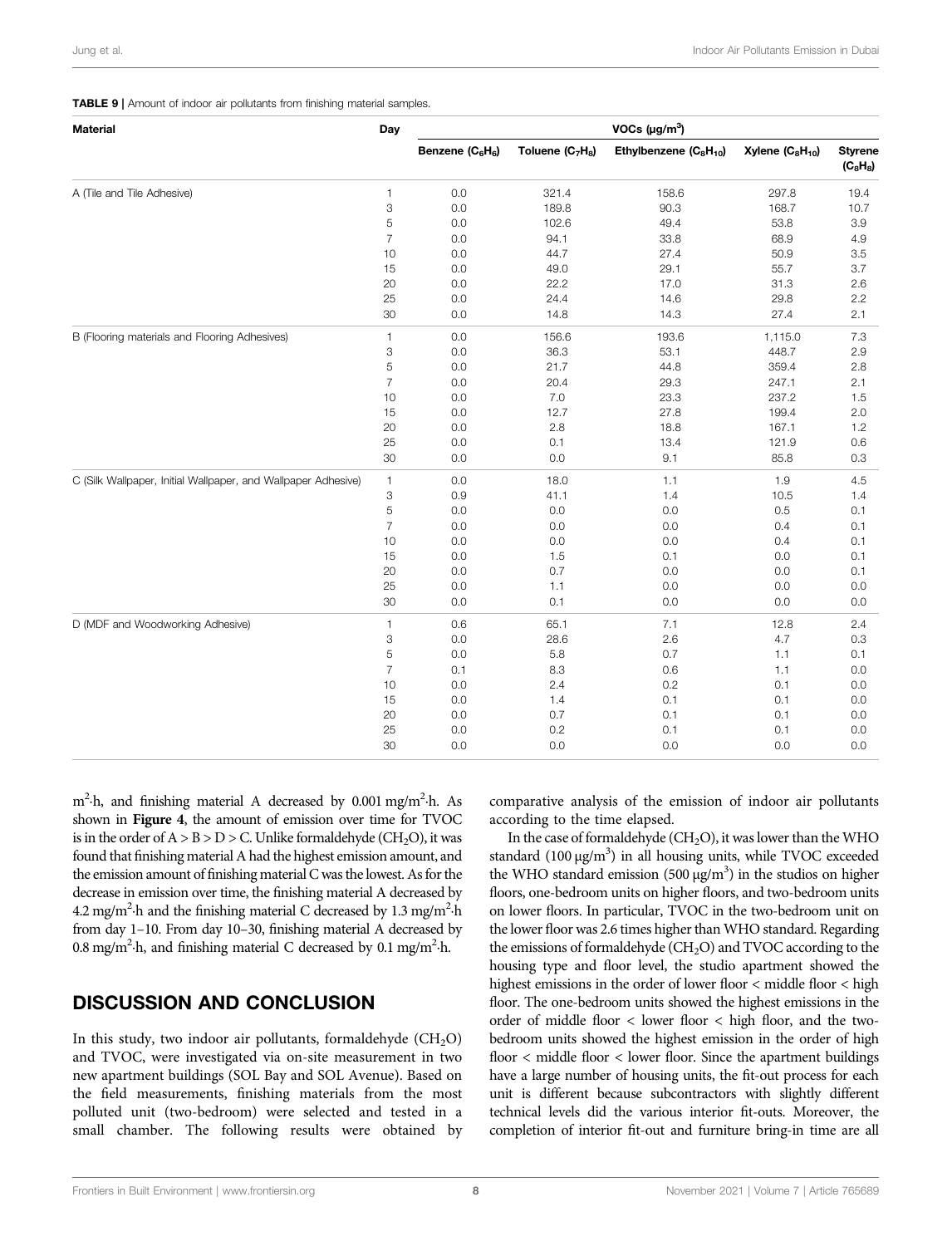



different. Control and management of the interior fit-out process with firm stipulations from the Dubai Municipality are required to improve indoor air quality and secure the health of Dubai residents.

As a result of the small chamber experiment, formaldehyde  $(CH<sub>2</sub>O)$  and TVOC emissions tended to decrease gradually over time. The emission of formaldehyde  $(CH_2O)$  was in the order of C (silk wallpaper, initial wallpaper, and wallpaper adhesive) > D (MDF and woodworking adhesive) > B (flooring materials and flooring adhesives) > A (tile and tile adhesive). Finishing material C (silk wallpaper, initial wallpaper, and wallpaper adhesive) had the highest emission, and material A (tile and tile adhesive) had the lowest emission. The emission amount of TVOC was in the order of A (tile and tile adhesive) > B (flooring materials and flooring adhesives)  $> D$  (MDF and woodworking adhesive)  $> C$ (silk wallpaper, initial wallpaper, and wallpaper adhesive), and unlike formaldehyde ( $CH<sub>2</sub>O$ ), finishing material A (tile and tile adhesive) had the highest emission and finishing material C (silk wallpaper, initial wallpaper, and wallpaper adhesive) has the lowest emission amount. Not only strict regulation regarding the interior Fitout process, but the regulation for construction material, paint, adhesives, and wood panels should be imposed by

Dubai Municipality to the interior fit-out companies to improve indoor air quality to secure the health of Dubai residents.

Regarding TVOC, all finishing materials showed the highest emission amount on day 1, and as time elapsed from day 1 to day 15, the emission amount decreased rapidly. When the emission amount is lowered to a certain level, the decrease was found to be insignificant. The finishing material such as tile, floor materials, and wallpapers showed the highest CH<sub>2</sub>O emission amount between day 1 and day 15, and as time elapsed from day 16 to day 30, the emission amount decreased. When the emission amount is lowered to a certain level, the decrease was found to be insignificant. Therefore, due to the high polluted emission caused by the curing process of the interior fit-out material, residents should be required to move in after at least 15 days after the interior finishing material is installed on-site, not 8 h as is curently regulated by the Dubai Municipality.

The limitation of this research is that it was performed with nine different units on different floors and then conducted a small chamber experiment with most emitted finishing materials from these housing units. However, for further study, the number of newly built target housing units with the same interior finishing material and built-in furniture should be increased to get more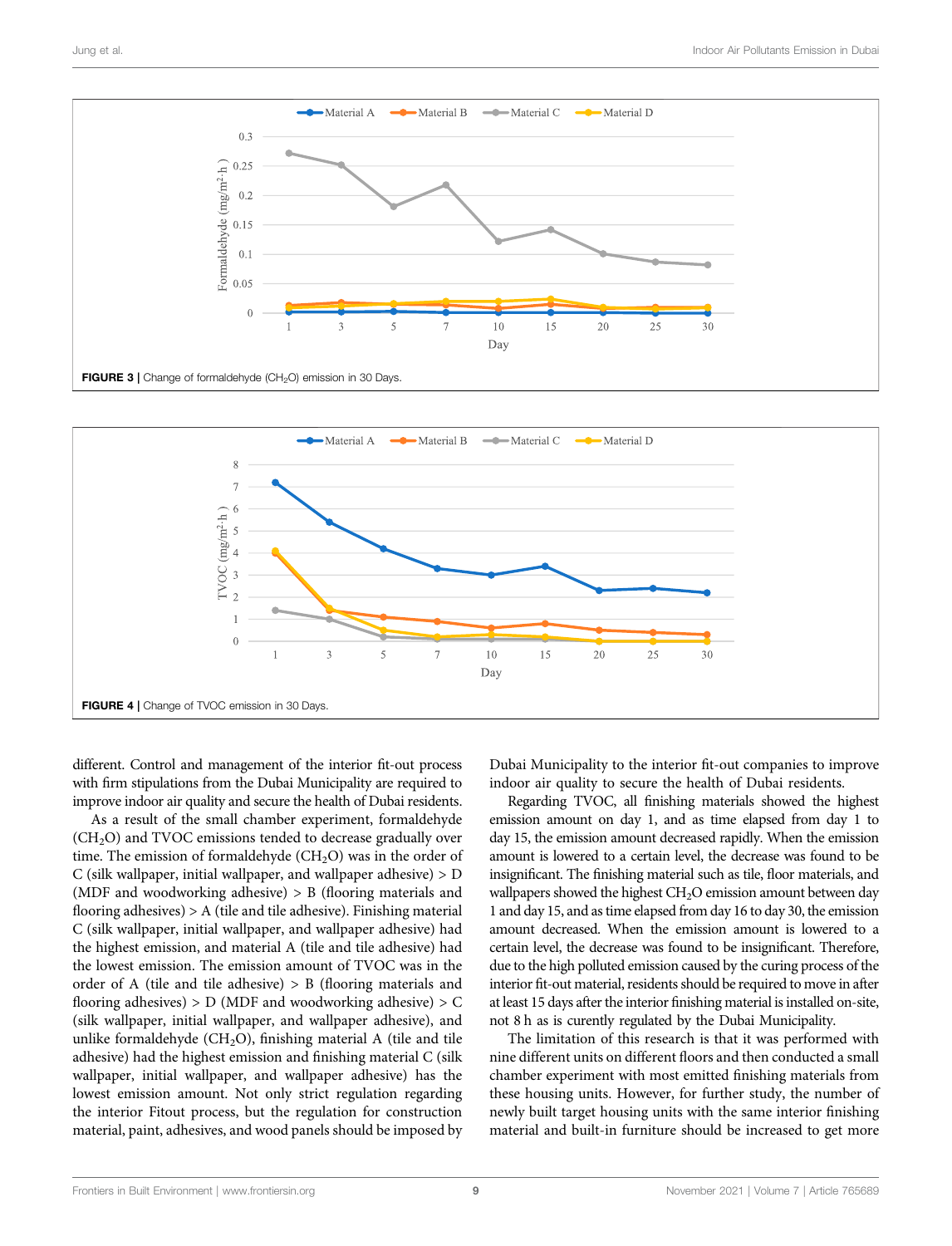reliable results with more diverse parameters which could affect indoor air quality.

# DATA AVAILABILITY STATEMENT

The original contributions presented in the study are included in the article/Supplementary Material, further inquiries can be directed to the corresponding author.

# AUTHOR CONTRIBUTIONS

All authors contributed significantly to this study. CJ and JA identified and secured the example buildings used in the study. The data acquisition system and installations of sensors were

# **REFERENCES**

- Ala-Kotila, P., Vainio, T., and Laamanen, J. (2020). The Influence of Building Renovations on Indoor Comfort-A Field Test in an Apartment Building. Energies 13 (18), 4958. doi:10.3390/en13184958
- Alawadi, K., and Dooling, S. (2016). Challenges and Opportunities for Participatory Planning Approaches within Dubai's Urban Context. J. Urbanism: Int. Res. Placemaking Urban Sustainability 9 (3), 276–301. doi:10.1080/17549175.2015.1045924
- Alawadi, K., Khanal, A., and Almulla, A. (2018). Land, Urban Form, and Politics: A Study on Dubai's Housing Landscape and Rental Affordability. Cities 81, 115–130. doi:10.1016/j.cities.2018.04.001
- Alawadi, K. (2017). Rethinking Dubai's Urbanism: Generating Sustainable Form-Based Urban Design Strategies for an Integrated Neighborhood. Cities 60, 353–366. doi:10.1016/j.cities.2016.10.012
- Amoatey, P., Omidvarborna, H., Baawain, M. S., and Al-Mamun, A. (2018). Indoor Air Pollution and Exposure Assessment of the Gulf Cooperation council Countries: a Critical Review. Environ. Int. 121, 491–506. doi:10.1016/ j.envint.2018.09.043
- Andargie, M. S., Touchie, M., and O'Brien, W. (2019). A Review of Factors Affecting Occupant comfort in Multi-Unit Residential Buildings. Building Environ. 160, 106182. doi:10.1016/j.buildenv.2019.106182
- Arabian Business (2007). Sick Building Syndrome (SBS) Fixes. Retrieved from: https://www.arabianbusiness.com/sick-building-syndrome-fixes-55788. html (Accessed June 24, 2021).
- Awad, J., and Jung, C. (2021). Evaluating the Indoor Air Quality after Renovation at the Greens in Dubai, United Arab Emirates. Buildings 11 (8), 353. doi:10.3390/ buildings11080353
- Babu, P., and Suthar, G. (2020). Indoor Air Quality and thermal comfort in green Building: a Study for Measurement, Problem and Solution Strategies. Indoor Environ. Qual., 139–146. doi:10.1007/978-981-15-1334-3\_15
- Basińska, M., Michałkiewicz, M., and Ratajczak, K. (2019). Impact of Physical and Microbiological Parameters on Proper Indoor Air Quality in nursery. Environ. Int. 132, 105098. doi:10.1016/j.envint.2019.105098
- Bayut (2021). Sol Avenue at Business Bay. Dubai. Retrieved from: https://www. bayut.com/property/details-5191278.html (Accessed June 18, 2021).
- Behzadi, N., and Fadeyi, M. O. (2012). A Preliminary Study of Indoor Air Quality Conditions in Dubai Public Elementary Schools. Architectural Eng. Des. Manage. 8 (3), 192–213. doi:10.1080/17452007.2012.683243
- Biler, A., Unlu Tavil, A., Su, Y., and Khan, N. (2018). A Review of Performance Specifications and Studies of Trickle Vents. Buildings 8 (11), 152. doi:10.3390/ buildings8110152
- Boldi, R. A. (2014). A Comparison of the Indoor and Outdoor Concentrations of fine Particulate Matter in Various Locations within Dubai. Abu Dhabi: UAE. Smart, Sustainable and Healthy Cities, 511.

designed and installed by CJ, NA, and MA, CJ and NA was responsible for data collection. Data analysis was performed by CJ. The manuscript was compiled by CJ and reviewed by NA and MA. All authors have read and agreed to the published version of the manuscript.

# FUNDING

This research was funded by the Ajman University.

# ACKNOWLEDGMENTS

The authors would like to express their gratitude to Aiman University.

- Boussaa, D. (2016). "Cities in the Gulf," in Population Growth and Rapid Urbanization in the Developing World (Hershey, PA: IGI Global), 166–191. doi:10.4018/978-1-5225-0187-9.ch009
- Cochran Hameen, E., Ken-Opurum, B., and Son, Y. J. (2020). Protocol for post Occupancy Evaluation in Schools to Improve Indoor Environmental Quality and Energy Efficiency. Sustainability 12 (9), 3712. doi:10.3390/su12093712
- D'Amico, A., Bergonzoni, G., Pini, A., and Currà, E. (2020). BIM for Healthy Buildings: An Integrated Approach of Architectural Design Based on IAQ Prediction. Sustainability 12 (24), 10417. doi:10.3390/su122410417
- D'Amico, A., Pini, A., Zazzini, S., D'Alessandro, D., Leuzzi, G., and Currà, E. (2021). Modelling VOC Emissions from Building Materials for Healthy Building Design. Sustainability 13 (1), 184. doi:10.3390/su13010184
- Edmond, E. M. D. (2020). Sick Building Syndrome. Retrieved from https://www. ddg-uae.com/post/sick-building-syndrome (Accessed June 24, 2021).
- Deng, W.-J., Zheng, H.-L., Tsui, A. K. Y., and Chen, X.-W. (2016). Measurement and Health Risk Assessment of PM2.5, Flame Retardants, Carbonyls and Black Carbon in Indoor and Outdoor Air in Kindergartens in Hong Kong. Environ. Int. 96, 65–74. doi:10.1016/j.envint.2016.08.013
- DEWA (2021). Green Building Regulations & Specifications. Retrieved from: https://www.dewa.gov.ae/∼/media/Files/Consultants%20and%20Contractors/ Green%20Building/Greenbuilding\_Eng.ashx (Accessed July 4, 2021).
- Dodson, R. E., Udesky, J. O., Colton, M. D., McCauley, M., Camann, D. E., Yau, A. Y., et al. (2017). Chemical Exposures in Recently Renovated Low-Income Housing: Influence of Building Materials and Occupant Activities. Environ. Int. 109, 114–127. doi:10.1016/j.envint.2017.07.007
- Elbadawi, I. A., and Soto, R. (2012). "Sources of Economic Growth and Development Strategy in Dubai," in The Global Economic Crisis and Consequences for Development Strategy in Dubai (New York: Palgrave Macmillan), 121–153. doi:10.1057/9781137001115\_6
- EPA (2019). Indoor Air Facts No. 4 Sick Building Syndrome. Retrieved from: https://www.epa.gov/indoor-air-quality-iaq/indoor-air-facts-no-4-sickbuilding-syndrome (Accessed June 17, 2021).
- Ewers, M. C. (2017). International Knowledge Mobility and Urban Development in Rapidly Globalizing Areas: Building Global Hubs for talent in Dubai and Abu Dhabi. Urban Geogr. 38 (2), 291–314. doi:10.1080/02723638.2016.1139977
- Ferguson, L., Taylor, J., Davies, M., Shrubsole, C., Symonds, P., and Dimitroulopoulou, S. (2020). Exposure to Indoor Air Pollution across Socio-Economic Groups in High-Income Countries: A Scoping Review of the Literature and a Modelling Methodology. Environ. Int. 143, 105748. doi:10.1016/j.envint.2020.105748
- Fonseca, A., Abreu, I., Guerreiro, M. J., Abreu, C., Silva, R., and Barros, N. (2019). Indoor Air Quality and Sustainability Management—Case Study in Three Portuguese Healthcare Units. Sustainability 11 (1), 101.
- Funk, W. E., Pleil, J. D., Pedit, J. A., Boundy, M. G., Yeatts, K. B., Nash, D. G., et al. (2014). Indoor Air Quality in the United Arab Emirates. J. Environ. Prot. 2014 (5), 709–722. doi:10.4236/jep.2014.58072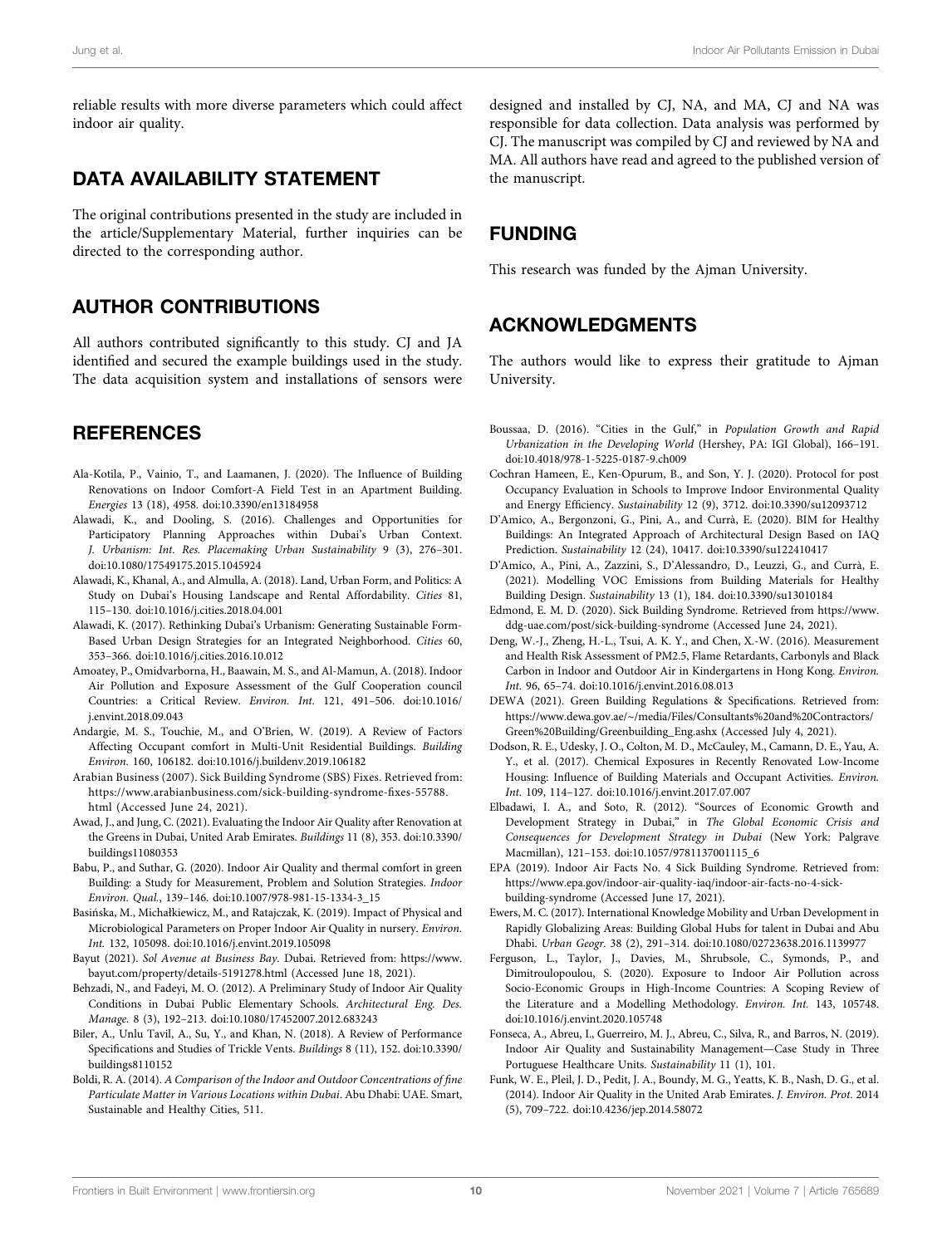- Giuffrida, N., Le Pira, M., Inturri, G., Ignaccolo, M., Calabrò, G., Cuius, B., et al. (2020). On-Demand Flexible Transit in Fast-Growing Cities: The Case of Dubai. Sustainability 12 (11), 4455. doi:10.3390/su12114455
- Gou, Z., Zhang, J., and Shutter, L. (2018). The Role of Personal Control in Alleviating Negative Perceptions in the Open-Plan Workplace. Buildings 8 (8), 110. doi:10.3390/buildings8080110
- Gulf News (2020). Let's Not Forget Indoor Air Quality as Well. Retrieved from: https://gulfnews.com/business/analysis/lets-not-forget-indoor-air-quality-aswell-1.1589873286956#:∼:text-The%20Dubai%20Municipality%20standard% 20for,of%20continuous%20monitoring%20pre-occupancy (Accessed June 16, 2021).
- Hou, J., Sun, Y., Dai, X., Liu, J., Shen, X., Tan, H., and Chen, Q. (2021). Associations of Indoor Carbon Dioxide Concentrations, Air Temperature, and Humidity with Perceived Air Quality and Sick Building Syndrome Symptoms in Chinese Homes. Indoor Air. doi:10.1111/ina.12810
- Huang, L.-l., Ikeda, K., Chiang, C.-M., Kagi, N., Hojo, S., and Yanagi, U. (2011). Field Survey on the Relation between IAQ and Occupants' Health in 40 Houses in Southern Taiwan. J. Asian Architecture Building Eng. 10 (1), 249–256. doi:10.3130/jaabe.10.249
- Jansz, J. (2011). "Introduction to Sick Building Syndrome," in Sick Building Syndrome (Berlin, Heidelberg: Springer), 1–24. doi:10.1007/978-3-642- 17919-8\_1
- Jung, C., and Awad, J. (2021). Improving the IAQ for Learning Efficiency with Indoor Plants in University Classrooms in Ajman, United Arab Emirates. Buildings 11 (7), 289. doi:10.3390/buildings11070289
- Jung, C., Awad, J., Mahmoud, N. S. A., and Salameh, M. (2021). An Analysis of Indoor Environment Evaluation for the Springs Development in Dubai, UAE. Open House Int.. doi:10.1108/OHI-11-2020-0165
- Jung, C., and Awad, J. (2021). The Improvement of Indoor Air Quality in Residential Buildings in Dubai, UAE. Buildings 11 (6), 250. doi:10.3390/ buildings11060250
- Kalender Smajlović, S., Kukec, A., and Dovjak, M. (2019). Association between Sick Building Syndrome and Indoor Environmental Quality in Slovenian Hospitals: a Cross-Sectional Study. Int. J. Environ. Res. Public Health 16 (17), 3224.
- Kanazawa, A., Saito, I., Araki, A., Takeda, M., Ma, M., Saijo, Y., et al. (2010). Association between Indoor Exposure to Semi-volatile Organic Compounds and Building-Related Symptoms Among the Occupants of Residential Dwellings. Indoor Air 20 (1), 72–84. doi:10.1111/j.1600-0668.2009.00629.x
- Kang, D. H. (2020). Addressing Indoor Air Pollution Challenges through concrete Public Policies in South Korea. Field Actions Sci. Rep. J. field actions, 82–85.
- Khaleej Times (2011). Sick Building Syndrome (SBS): The Killer within. Retrieved from: https://www.khaleejtimes.com/nation/general/sick-building-syndromethe-killer-within (Accessed June 12, 2021).
- Kim, J. A., Kim, S., Kim, H. J., and Kim, Y. S. (2011). Evaluation of Formaldehyde and VOCs Emission Factors from Paints in a Small Chamber: The Effects of Preconditioning Time and Coating Weight. J. Hazard. Mater. 187 (1-3), 52–57. doi:10.1016/j.jhazmat.2010.10.094
- Kolarik, B., Andersen, Z. J., Ibfelt, T., Engelund, E. H., Møller, E., and Bräuner, E. V. (2016). Ventilation in Day Care Centers and Sick Leave Among nursery Children. Indoor Air 26 (2), 157–167. doi:10.1111/ina.12202
- Kubota, T., Sani, H. A., Hildebrandt, S., and Surahman, U. (2021). Indoor Air Quality and Self-Reported Multiple Chemical Sensitivity in Newly Constructed Apartments in Indonesia. Architectural Sci. Rev. 64 (1-2), 123–138. doi:10.1080/ 00038628.2020.1779647
- Lan, L., Wargocki, P., Wyon, D. P., and Lian, Z. (2011). Effects of thermal Discomfort in an Office on Perceived Air Quality, SBS Symptoms, Physiological Responses, and Human Performance. Indoor Air 21 (5), 376–390. doi:10.1111/j.1600-0668.2011.00714.x
- Li, Y., Cakmak, S., and Zhu, J. (2019). Profiles and Monthly Variations of Selected Volatile Organic Compounds in Indoor Air in Canadian Homes: Results of Canadian National Indoor Air Survey 2012-2013. Environ. Int. 126, 134–144. doi:10.1016/j.envint.2019.02.035
- Maddalena, R., Mendell, M. J., Eliseeva, K., Chan, W. R., Sullivan, D. P., Russell, M., et al. (2015). Effects of Ventilation Rate Per Person and Per Floor Area on Perceived Air Quality, Sick Building Syndrome Symptoms, and Decision-Making. Indoor Air 25 (4), 362–370. doi:10.1111/ina.12149
- Maula, H., Hongisto, V., Naatula, V., Haapakangas, A., and Koskela, H. (2017). The Effect of Low Ventilation Rate with Elevated Bioeffluent Concentration on

Work Performance, Perceived Indoor Air Quality, and Health Symptoms. Indoor Air 27 (6), 1141–1153. doi:10.1111/ina.12387

- McGill, G., Oyedele, L. O., and McAllister, K. (2015). An Investigation of Indoor Air Quality, thermal comfort and Sick Building Syndrome Symptoms in UK Energy Efficient Homes. Smart Sustain. Built Env. 4 (3), 329–348. doi:10.1108/ SASBE-10-2014-0054
- Morawska, L., Ayoko, G. A., Bae, G. N., Buonanno, G., Chao, C. Y. H., Clifford, S., et al. (2017). Airborne Particles in Indoor Environment of Homes, Schools, Offices and Aged Care Facilities: The Main Routes of Exposure. Environ. Int. 108, 75–83. doi:10.1016/j.envint.2017.07.025
- Nehr, S., Hösen, E., and Tanabe, S.-i. (2017). Emerging Developments in the Standardized Chemical Characterization of Indoor Air Quality. Environ. Int. 98, 233–237. doi:10.1016/j.envint.2016.09.020
- Oliveira, M., Slezakova, K., Delerue-Matos, C., Pereira, M. C., and Morais, S. (2019). Children Environmental Exposure to Particulate Matter and Polycyclic Aromatic Hydrocarbons and Biomonitoring in School Environments: a Review on Indoor and Outdoor Exposure Levels, Major Sources and Health Impacts. Environ. Int. 124, 180–204. doi:10.1016/j.envint.2018.12.052
- Petersen, S., Jensen, K. L., Pedersen, A. L. S., and Rasmussen, H. S. (2016). The Effect of Increased Classroom Ventilation Rate Indicated by Reduced CO2concentration on the Performance of Schoolwork by Children. Indoor Air 26 (3), 366–379. doi:10.1111/ina.12210
- Piasecki, M., Kozicki, M., Firląg, S., Goljan, A., and Kostyrko, K. (2018). The Approach of Including TVOCs Concentration in the Indoor Environmental Quality Model (IEQ)-Case Studies of BREEAM Certified Office Buildings. Sustainability 10 (11), 3902. doi:10.3390/su10113902
- Pitarma, R., Marques, G., and Ferreira, B. R. (2017). Monitoring Indoor Air Quality for Enhanced Occupational Health. J. Med. Syst. 41 (2), 23–28. doi:10.1007/ s10916-016-0667-2
- Propsearch (2021). Sol Bay Tower Residential Building. Business Bay, Dubai. Retrieved from: https://propsearch.ae/dubai/sol-bay-tower#:∼:text-Sol%20Bay %20Tower%20is%20a,and%20was%20completed%20by%202020 (Accessed June 8, 2021).
- Sahlberg, B., Gunnbjörnsdottir, M., Soon, A., Jogi, R., Gislason, T., Wieslander, G., et al. (2013). Airborne Molds and Bacteria, Microbial Volatile Organic Compounds (MVOC), Plasticizers and Formaldehyde in Dwellings in Three North European Cities in Relation to Sick Building Syndrome (SBS). Sci. total Environ. 444, 433–440. doi:10.1016/ j.scitotenv.2012.10.114
- Saijo, Y., Kanazawa, A., Araki, A., Morimoto, K., Nakayama, K., Takigawa, T., et al. (2011). Relationships between Mite Allergen Levels, Mold Concentrations, and Sick Building Syndrome Symptoms in Newly Built Dwellings in Japan. Indoor Air 21 (3), 253–263. doi:10.1111/j.1600- 0668.2010.00698.x
- Sarkhosh, M., Najafpoor, A. A., Alidadi, H., Shamsara, J., Amiri, H., Andrea, T., et al. (2021). Indoor Air Quality Associations with Sick Building Syndrome: an Application of Decision Tree Technology. Building Environ. 188, 107446. doi:10.1016/j.buildenv.2020.107446
- Senitkova, I. (2014). Impact of Indoor Surface Material on Perceived Air Quality. Mater. Sci. Eng. C 36, 1–6. doi:10.1016/j.msec.2013.11.032
- Settimo, G., Manigrasso, M., and Avino, P. (2020). Indoor Air Quality: A Focus on the European Legislation and State-Of-The-Art Research in Italy. Atmosphere 11 (4), 370. doi:10.3390/atmos11040370
- SOL Properties (2021). SOL Bay at Business Bay. Dubai. Retrieved from: https:// solproperties.ae/residential-sol-bay-business-bay/ (Accessed June 6, 2021).
- Sun, B., Liu, L. Y., Chan, W. W., Zhang, C. X., and Chen, X. (2021). Signals of Hotel Effort on Enhancing IAQ and Booking Intention: Effect of Customer's Body Mass Index Associated with Sustainable Marketing in Tourism. Sustainability 13 (3), 1279. doi:10.3390/su13031279
- Takaoka, M., Suzuki, K., and Norbäck, D. (2016). Sick Building Syndrome Among Junior High School Students in Japan in Relation to the home and School Environment. Glob. J. Health Sci. 8 (2), 165. doi:10.5539/gjhs.v8n2p165
- The National (2016). Sick Buildings Are Leading to Sick UAE Office Workers, Doctors Say. Retrieved from: https://www.thenationalnews.com/uae/health/ sick-buildings-are-leading-to-sick-uae-office-workers-doctors-say-1.175866 (Accessed June 2, 2021).
- Tokazhanov, G., Tleuken, A., Guney, M., Turkyilmaz, A., and Karaca, F. (2020). How Is COVID-19 Experience Transforming Sustainability Requirements of